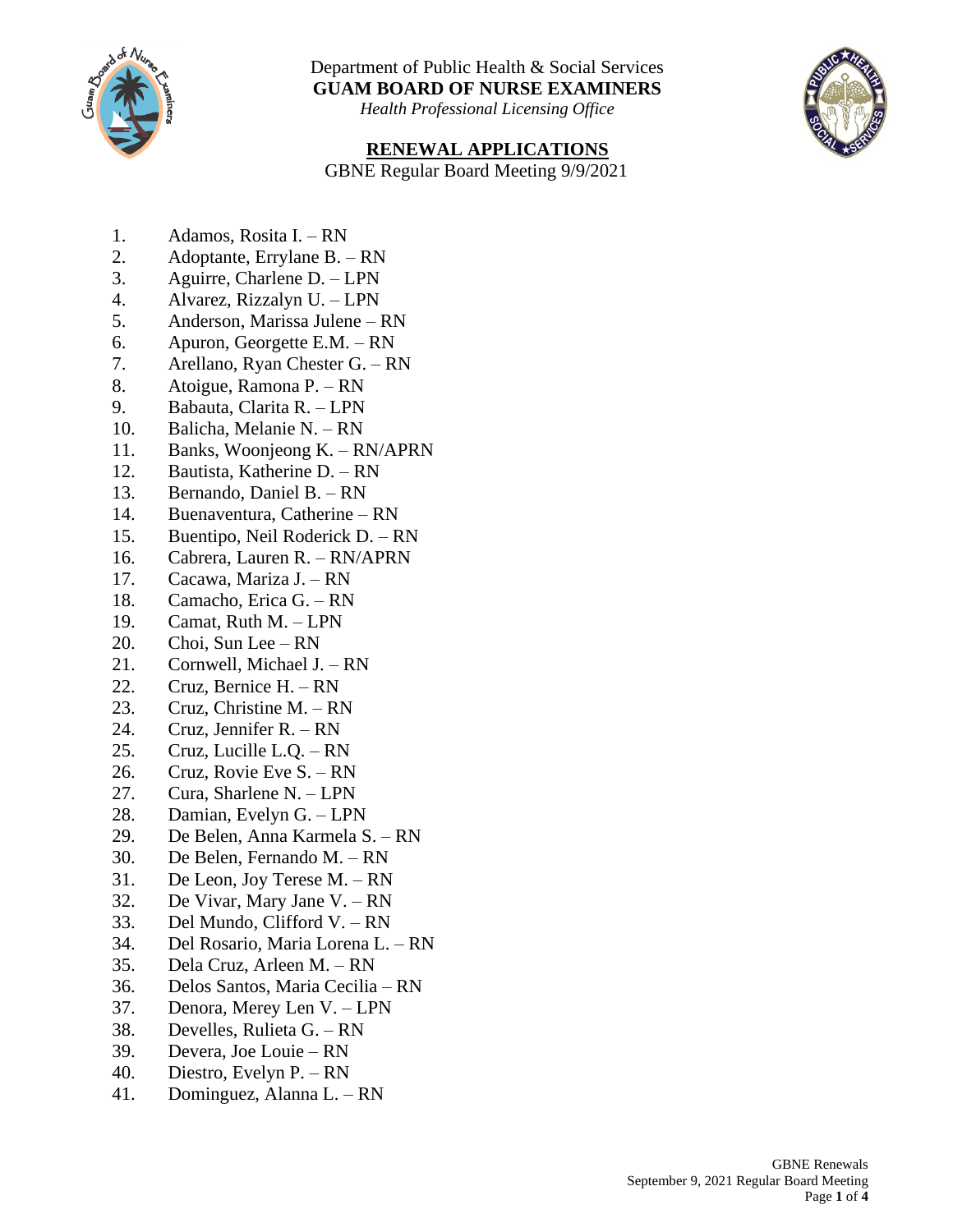

*Health Professional Licensing Office*



- 42. Edralin, Josephine A. RN
- 43. Epres, Jesusa M. LPN
- 44. Epres, Jesusa M. RN
- 45. Espina, Lakeisha Mae T. RN
- 46. Espina, Ronny Pro C. RN
- 47. Estabillo, Arleen J. RN
- 48. Evangelista, Luke R.M. RN
- 49. Fung, Andrea M. RN
- 50. Funtanilla, Alan V. RN
- 51. Gabo, Christine Kaye J. RN
- 52. Garcia, Nikka Isabel B. RN
- 53. Garrido, Shane S. RN
- 54. Gatdula, Richar T. RN
- 55. Grino, Rose P. RN
- 56. Gueco, Arceli G. RN
- 57. Guevarra, Marie Jane B. LPN
- 58. Haddock, Carla T. RN/APRN
- 59. Huang, Cheng RN
- 60. Hurster, Sandra D. RN
- 61. Imson, Cathy M. RN
- 62. Iona, Lucy Marie C. RN
- 63. Jamer, Percival C. RN
- 64. Jones, Amanda E. RN
- 65. Jones, Tara M. RN
- 66. Kalau, Chelsea C. RN
- 67. Kasala, Steven S. RN
- 68. Khan, Michael RN
- 69. Khozhiev, Joy Lourd M. RN
- 70. Kim, Mee Yeon RN
- 71. Kim, Zenna RN
- 72. Kimball, Page O. RN/APRN
- 73. Lamb, Mariam L. RN
- 74. Lanada, Joanna D. RN
- 75. Leano, Juliana M.C. RN
- 76. Leon Guerrero, Glenda D. RN
- 77. Lim, Alicia A. RN
- 78. Lloyd-Taitano, Jeremy C. RN
- 79. Lobaton, Suzanne D. RN
- 80. Luevanos, Perla J. RN
- 81. Macapagal, Charisse D. RN
- 82. Manahan, Rachelle Anne RN
- 83. Manzano, Maricar F. LPN
- 84. Marinas, Rocelyn S. RN
- 85. Mark, Thora C. RN/APRN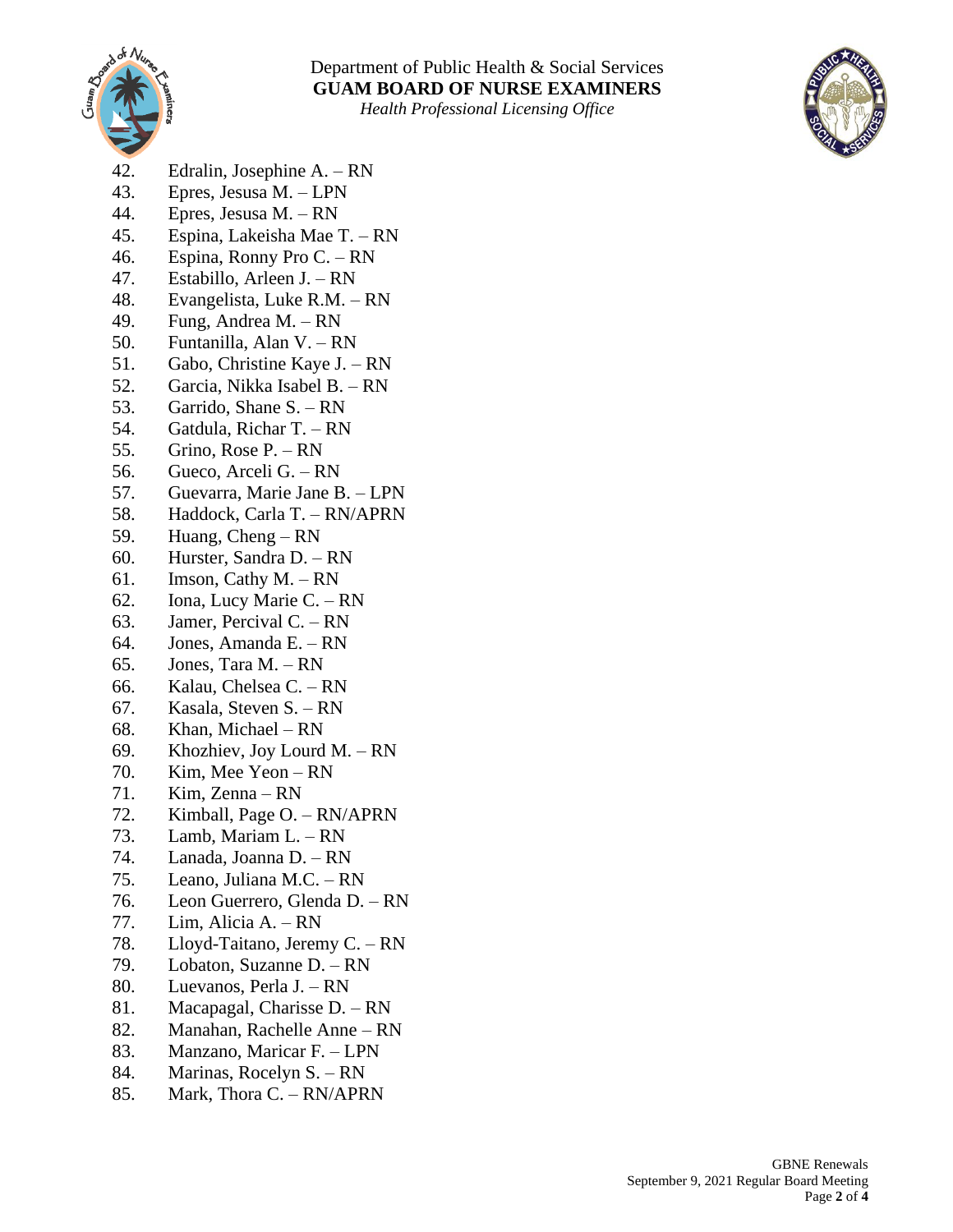

## Department of Public Health & Social Services **GUAM BOARD OF NURSE EXAMINERS**

*Health Professional Licensing Office*



- 86. Martinez, Shera Mae RN
- 87. Mast, Laura S. RN
- 88. Mateo, Donna J. RN
- 89. Matsunanga, Sharine Koyar RN
- 90. McMillan, Charlotte A. RN
- 91. Melegrito, Loressa M. RN
- 92. Mendez, Ana Joy P. RN
- 93. Mendioa, Jodeen F. RN
- 94. Mendiola, Heather M. LPN
- 95. Mesa, Kristina U. RN
- 96. Milan, Joby Valerie D. RN
- 97. Montano, Lyn M. LPN
- 98. Murphy, Grace F. RN
- 99. Navasca, Denise Kae Bernardine RN
- 100. Nicdao, Frances M. RN
- 101. Novak, Tina M. RN
- 102. Oamil, Rosemarie D. RN
- 103. Ostberg, Dawn D. RN/APRN
- 104. Pacheco, Jamie R. RN/APRN
- 105. Padgett, Christine R. RN
- 106. Pajela, Alicia J. RN
- 107. Pama, Rebecca L. RN
- 108. Pang, Maria RN
- 109. Penaranda, Yolanda Y. RN
- 110. Pereda, Kristan Jean L.G. LPN
- 111. Pereda, Mikelyn B. LPN
- 112. Peregrino, Erickson L. RN
- 113. Perez, Veronica S. LPN
- 114. Perez-Ashley, Hillary R. RN
- 115. Perez-Posadas, Lillian Q. RN
- 116. Pernot, Theresa N. RN
- 117. Pooler, Melanie A. RN
- 118. Puno, Leizl P. RN
- 119. Quinene, Julietta C. RN
- 120. Quirante, Lillian B. RN
- 121. Rafan, Charlyn B. RN
- 122. Rebugio, Evangeline O. LPN
- 123. Reyes, Nhoriel F. LPN
- 124. Rivera, Ma Severa P. RN
- 125. Robinson, Renee S. LPN
- 126. Rocco, Karen RN
- 127. San Nicolas, Bernadette R.C. LPN
- 128. San Nicolas, Gretchen D. LPN
- 129. Sana, Leizl L. RN